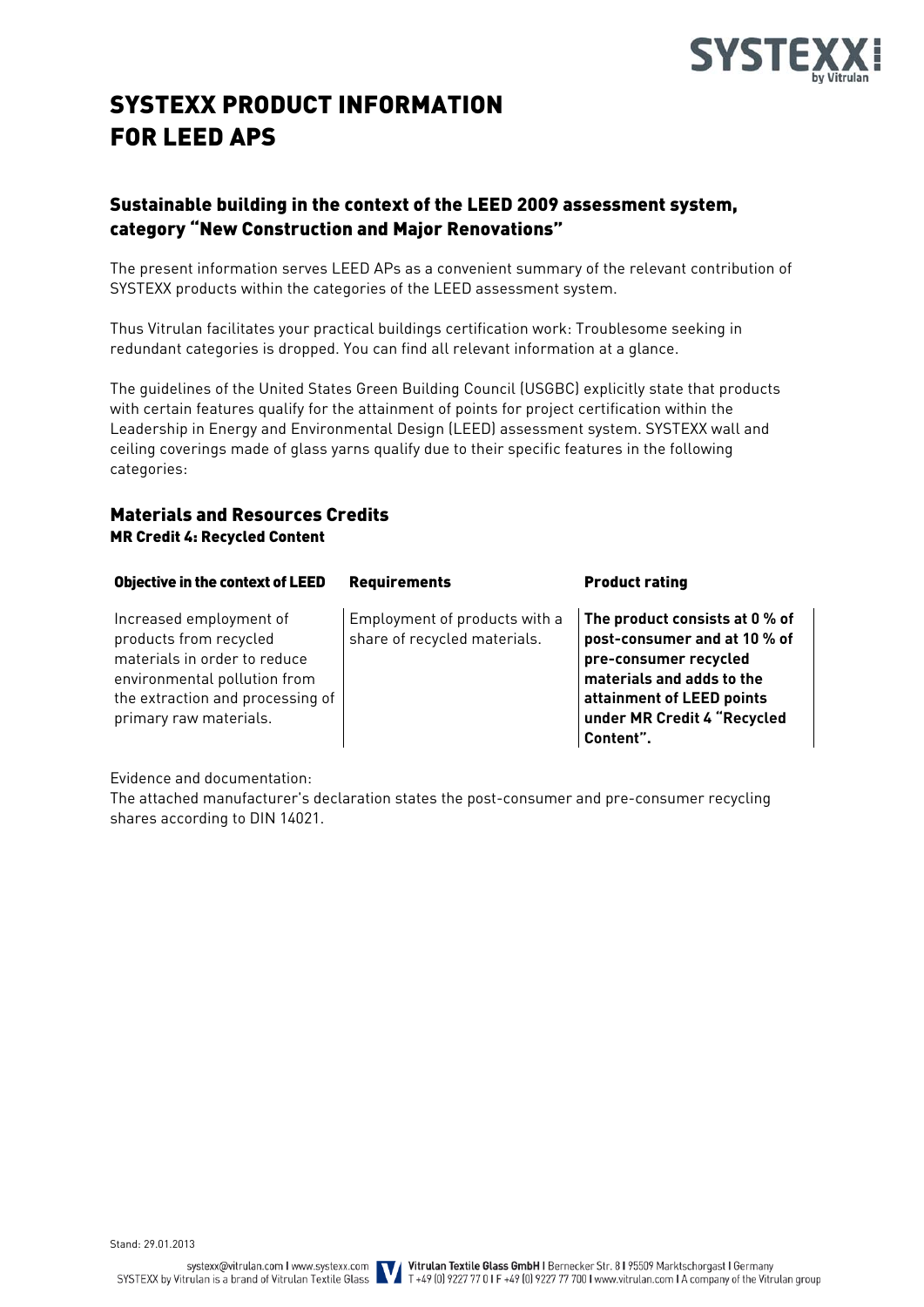

### MR Credit 6: Rapidly Renewable Materials

#### Objective in the context of LEED Requirements Product rating

Reduction of the consumption of limited or slowly renewable resources by employment of rapidly renewable resources.

Employment of rapidly renewable resources which amount to at least 2.5 % of total material expenses in the entire project. Those substances are rapidly renewable that can be harvested within 10 years' time.

The coating of the wallpaper consists of resin dispersions composed of modified potato starch as well as polymers dispersed in water, such as acrylate, polyvinyl acetate, and EVA types. Potato starch is a rapidly renewable raw material.

**The product consists at 10 % or 23 % (for coverings featuring water activatable adhesive coating on the backside) of rapidly renewable raw materials (potato starch) and adds to the attainment of an LEED point under MR Credit 6 "Rapidly Renewable Material".**

Evidence & documentation:

You will find all necessary data about documentation in the manufacturer's declaration attached.

# Indoor Environmental Quality IEQ Credit 3.2: Construction IAQ Management Plan—Before Occupancy

| <b>Objective in the context of LEED</b>                                                                                                                 | <b>Requirements</b>                                                                                                                                                                                                                           | <b>Product rating</b>                                                                                                                                                                                                                                                                                                                              |
|---------------------------------------------------------------------------------------------------------------------------------------------------------|-----------------------------------------------------------------------------------------------------------------------------------------------------------------------------------------------------------------------------------------------|----------------------------------------------------------------------------------------------------------------------------------------------------------------------------------------------------------------------------------------------------------------------------------------------------------------------------------------------------|
| Reduction of pollutants in the<br>indoor air which impair the well-<br>being of workers and users by<br>smells, irritations, or harmful<br>ingredients. | Indoor room air measurements<br>after completion of the building<br>must reach indoor air<br>concentrations for VOC<br>$<$ 500 $\mu$ g/m <sup>3</sup> and formaldehyde<br>< 27 ppm. This requires<br>employment of low-emission<br>materials. | Certification by Oeko-Tex Stand-<br>ard 100 according to product<br>class I (products for babies). Thus<br>the product reduces emissions<br>into the room. Moreover,<br>emissions of 0.1 mg/m <sup>2</sup> VOC after<br>28 days according to the<br>Committee for Health-related<br><b>Evaluation of Building Products</b><br>(AgBB) are undercut. |
|                                                                                                                                                         |                                                                                                                                                                                                                                               | Thus the product adds to the<br>attainment of points in IEQ<br><b>Credit 3.2 "Construction IAQ</b><br><b>Management Plan-Before</b><br>Occupancy", as indoor air must<br>be measured after completion<br>of the building and falling below<br>of VOC concentrations and<br>formaldehyde must be proven.                                            |

Evidence & documentation:

You will find all necessary data about documentation in the manufacturer's declaration attached.